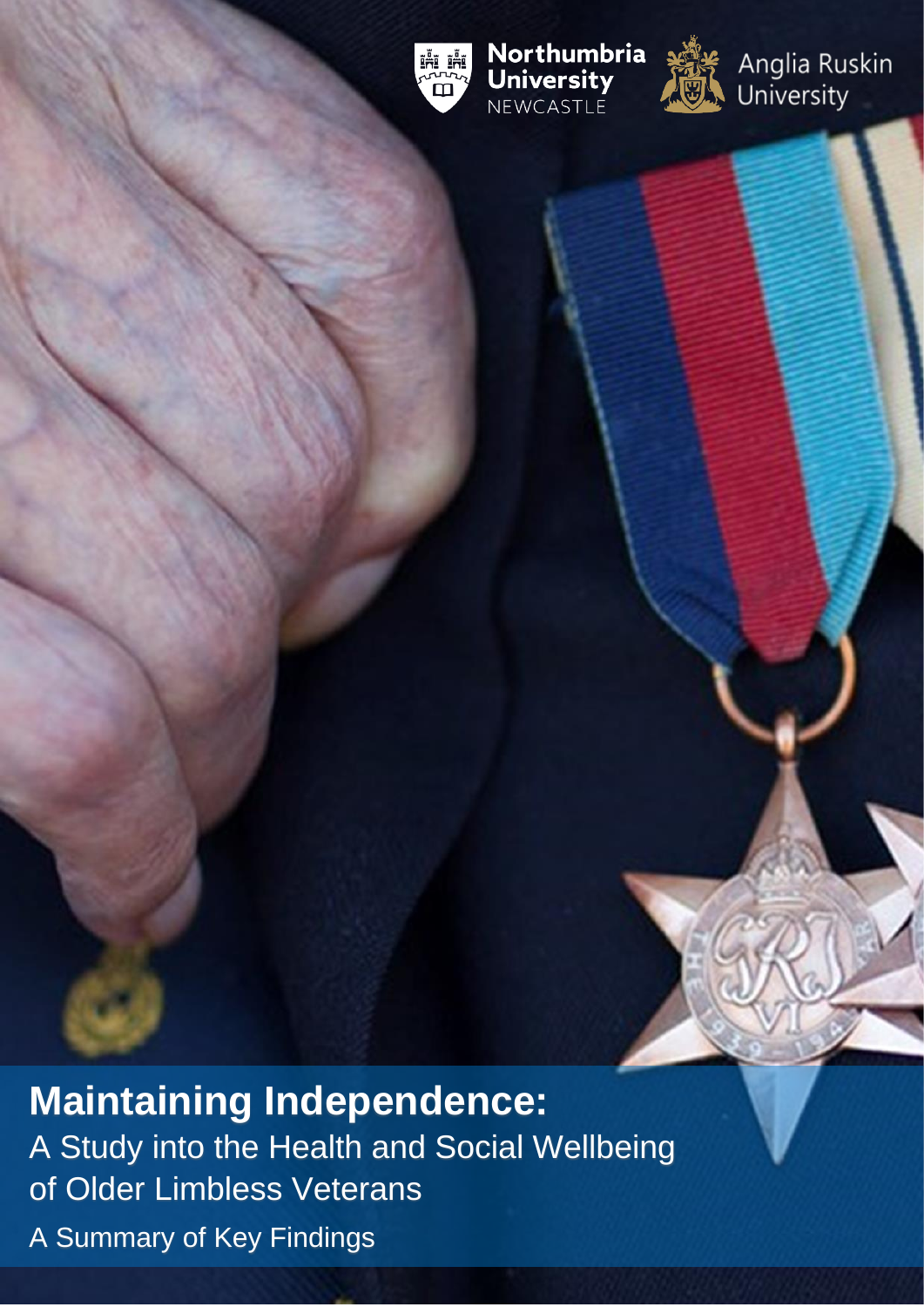Images used in this report were made available for reuse under the MoD (Consent License), the OGL (Open Government License) and through Blesma Gallery [\(https://blesma.org/gallery/\)](https://blesma.org/gallery/).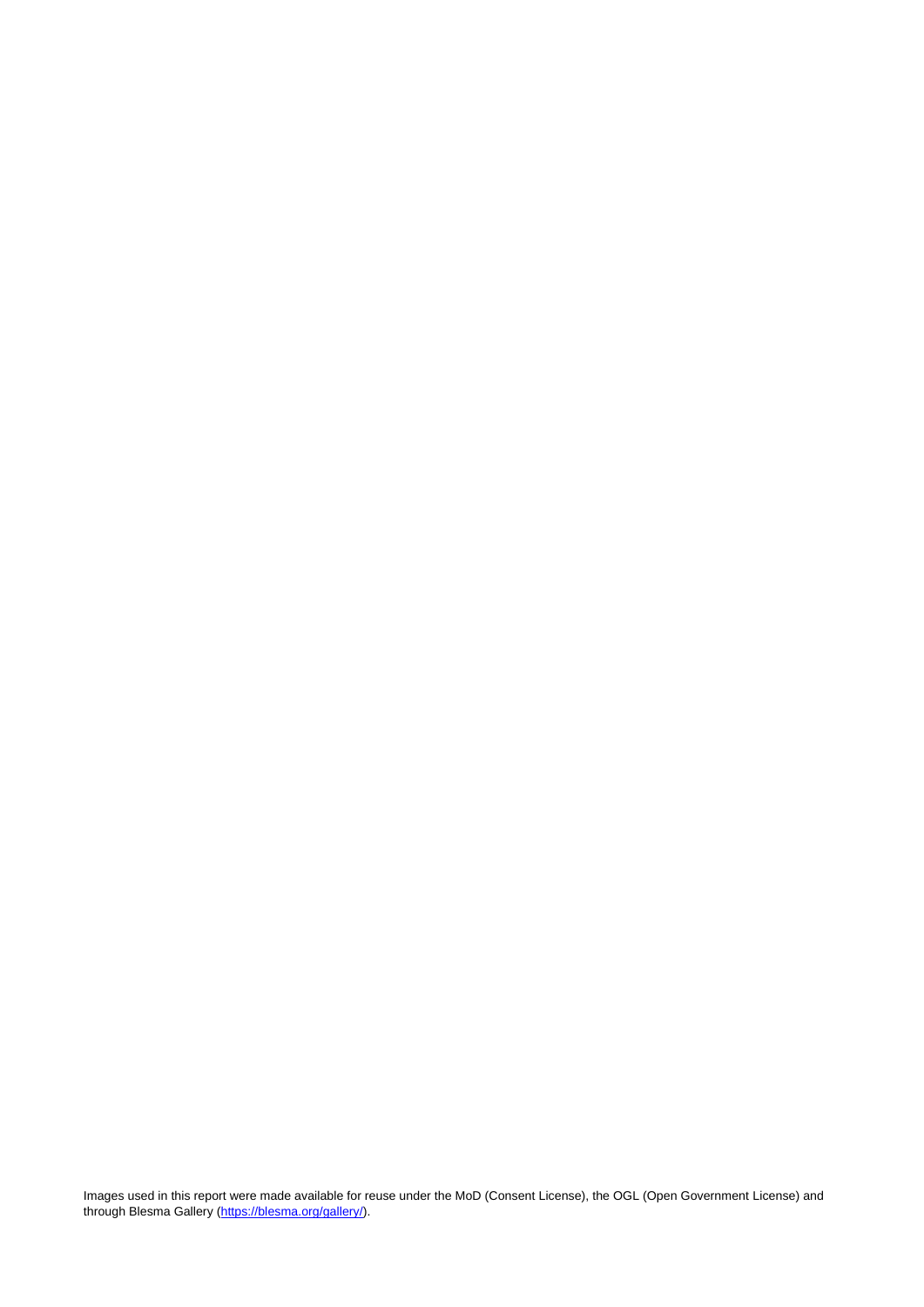# **Introduction**

### **Project Aims**

The main aims of this study were:

- 1) To explore the physical, psychological and social wellbeing of older, limbless veterans across the life-course;
- 2) To ascertain the factors that contribute to the ability of limbless veterans to maintain their independence at various stages in their lives.

Ultimately, this research aimed to produce recommendations for health and social care policy around the requirements of an ageing veteran population, inform future service design, and shape the interface between NHS and third sector organisations with responsibility to care for limbless veterans.

### **Methodology**

The research used a peer-led approach to successfully identify and engage older limbless veterans. The research team conducted detailed life history interviews. The life histories of 32 limbless veterans, aged between 43 and 95 formed the data for the study. Each of the participants were involved in semistructured life history interviews.

### **Design**

A multiple method convergent design was adopted for the study, encompassing Narrative Inquiry and Framework Analysis (Social Applied Policy Research). This enabled dual attention to 1) the narratives that shape how veterans reconstruct their lives and identities after limb-loss; and 2) policy and practice implications drawn from observations that some veterans may be more able to adjust and maintain independence than others

## **Results**

*Narrative Inquiry*: Narrative inquiry identified four different 'narrative types' which informed the stories of the participants. The four narrative types are: 'Struggling against Decline', 'Minimisation', 'Victimhood', and 'Life-as-Normal'.

*Framework Analysis:* Framework analysis identified three superordinate themes within the participant's life narratives. These three superordinate themes are, 'Barriers to Transition', 'Disparity of Care', and 'The Enduring Challenge of Limb-loss'.

*Convergent Analysis:* In order to gain a deeper understanding of the ways in which key themes contribute towards the construction of each narrative type, convergence between narrative inquiry and framework analysis was conducted.

This booklet provides a brief summary of the convergent findings and the subject expert lead discussion points which are included in full within the Maintaining Independence report.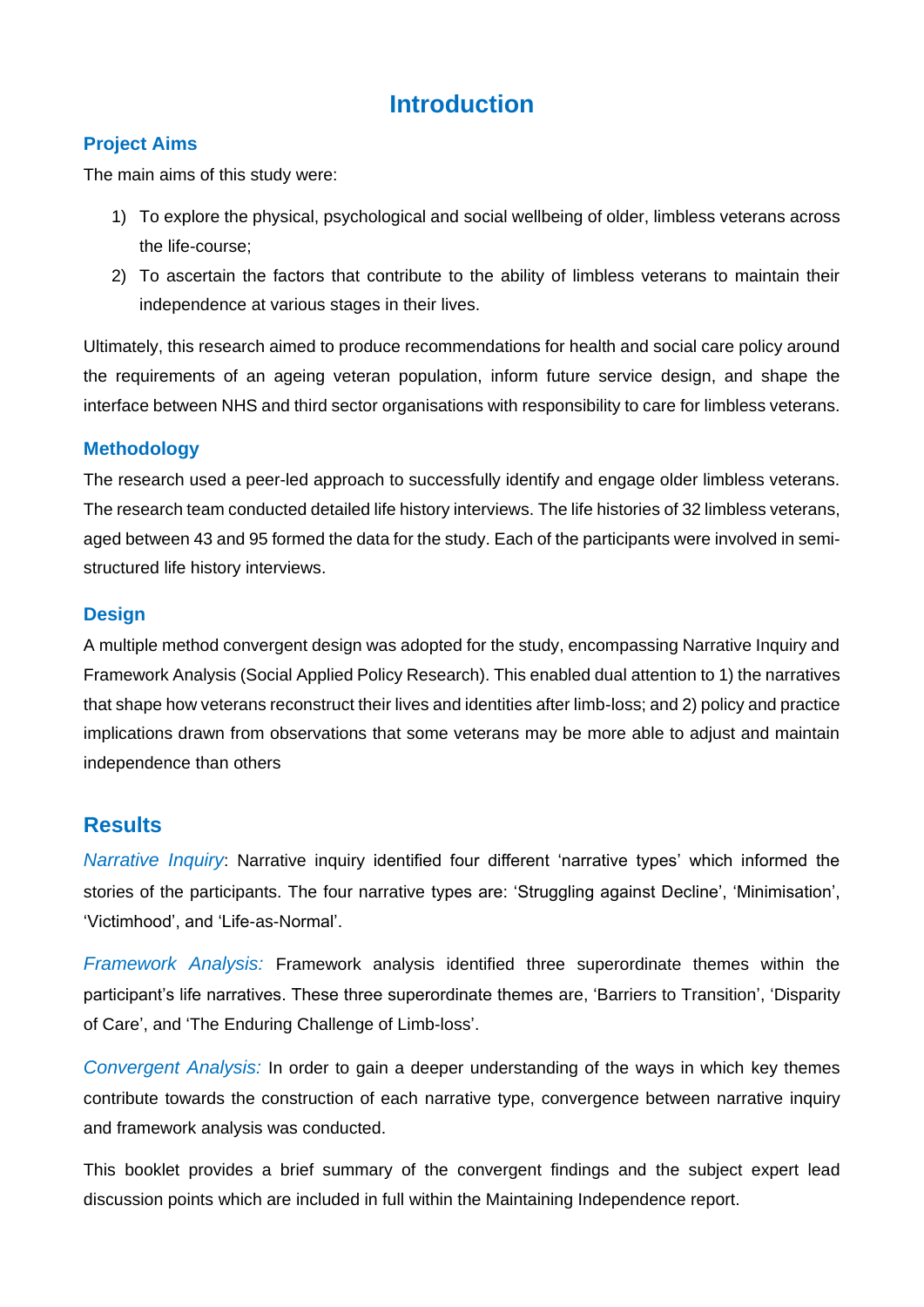# **The 'Struggle against Decline' Narrative**

Many participants' stories of aging and limb-loss hinged on a core tension: struggling against decline, while striving to maintain independence. The tone of the 'struggle against decline' narrative shifts between stories of 'struggling to adapt' and stories of 'adapting to struggle' according to the participants perceived wellbeing, independence and quality of life. 'Adapting to struggle' may shift towards 'struggling to adapt' according to bodily deterioration, changes in health and mobility, and the emergence of social isolation.

Analysis of the key themes which contribute towards the construction of the 'struggle against decline' narrative type provided insights into the various challenges faced by limbless veterans throughout the course of their lives. Figure 1 provides a visual representation of the key themes which contribute towards the construction of this narrative type.



**Figure 1.** Visual representation of the key themes which contribute towards the construction of the 'Minimisation' narrative type.

### *Early Barriers to Health, Wellbeing and Independence*

Limb Bereavement: Veterans affected by limb-loss may experience an initial period of intense loss, grief and despair during early recovery from amputation as they mourn the loss of their limb and the subsequent loss of physical capabilities and military career.

Delays in Prosthetic Provision: Delays in the initial provision of prosthetic limbs may result in a prolonged period of immobility and limited physical activity, ultimately resulting in physical isolation and a heavy reliance upon others to meet basic needs.

Poorly Adapted Living: The experience of transition from the hospital, back into the home during early recovery from may be a significant challenge for veterans affected by limb-loss. Appropriate home adaptations are essential in order to allow limbless veterans to access their local community, ambulate around the home and maintain care needs independently.

Difficulty Transitioning: Veterans affected by limb-loss may experience significant challenges in transitioning from military life, back into civilian society. Civilian society may be perceived to be highly unfamiliar and lacking in structure, direction and discipline in comparison with military life.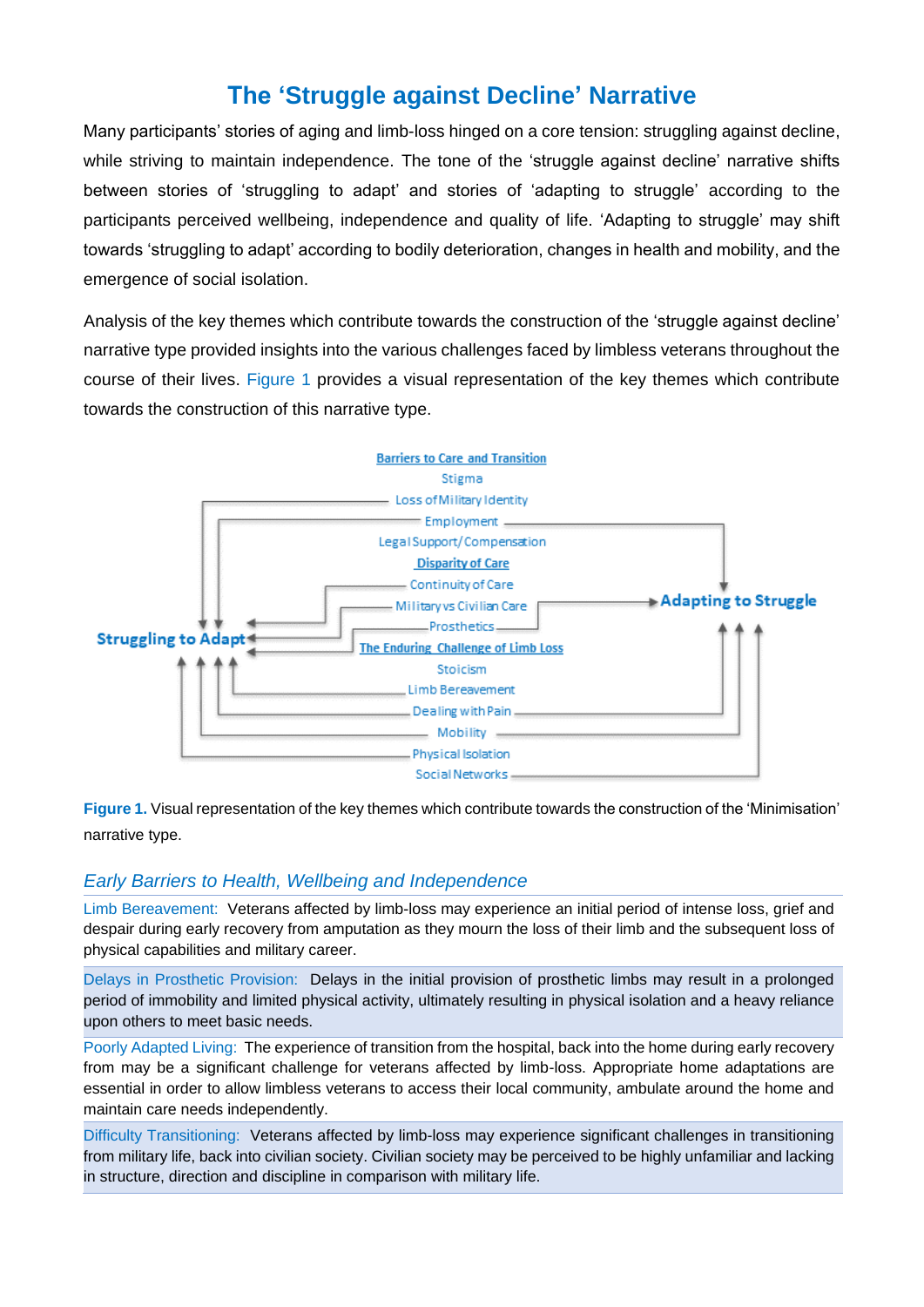## *Enduring Barriers to Health, Wellbeing and Independence*

Pain and Discomfort: Persistent pain and discomfort are common experiences for many veterans affected by limb-loss. Pain which is poorly managed may result in the inability to engage in physical activity or to utilise prosthetics comfortably. Pain may result in immobility, physical isolation within the home and a heavy reliance upon others to meet basic needs.

Prosthetic Maintenance: Ongoing issues with the fit and function of prosthetic limbs are likely to affect limbless veterans throughout the life-course. Issues such as poor socket fit may result in recurrent periods of heightened pain, reduced mobility and limited independence.

Isolation: An accumulation of physical deterioration, progressively worsening physical pain and increasing limitations in mobility during later life may result in physical and social isolation for older veterans affected by limb-loss.

### *Mediating Factors in the Health, Wellbeing and Independence*

Continuity of Care: The data suggests that poor continuity of care is a significant challenge for veterans affected by limb-loss. Participants described the negative physical impact of inconsistencies between services, ineffective inter-service communications, excessive waiting times between healthcare appointments and a paucity of long-term specialist support. Poor continuity of care was associated with increased pain and discomfort over time, resulting in limited mobility and reduced independence.

Social Networks: Building social networks within veteran associations may be a highly influential experience for veterans affected by limb-loss. Observing fellow veterans display self-confidence, engage in challenging physical activities and achieve personal goals may be associated with significant improvements in perceived self-efficacy, body image and independence.

Employment: Fulfilling post-injury employment may be associated with significant improvements in self-esteem, independence and quality of life amongst veterans affected by limb-loss. However, the data suggests that veterans who possess limited pre-military education, training and work experience may experience significant challenges in securing post-injury employment.

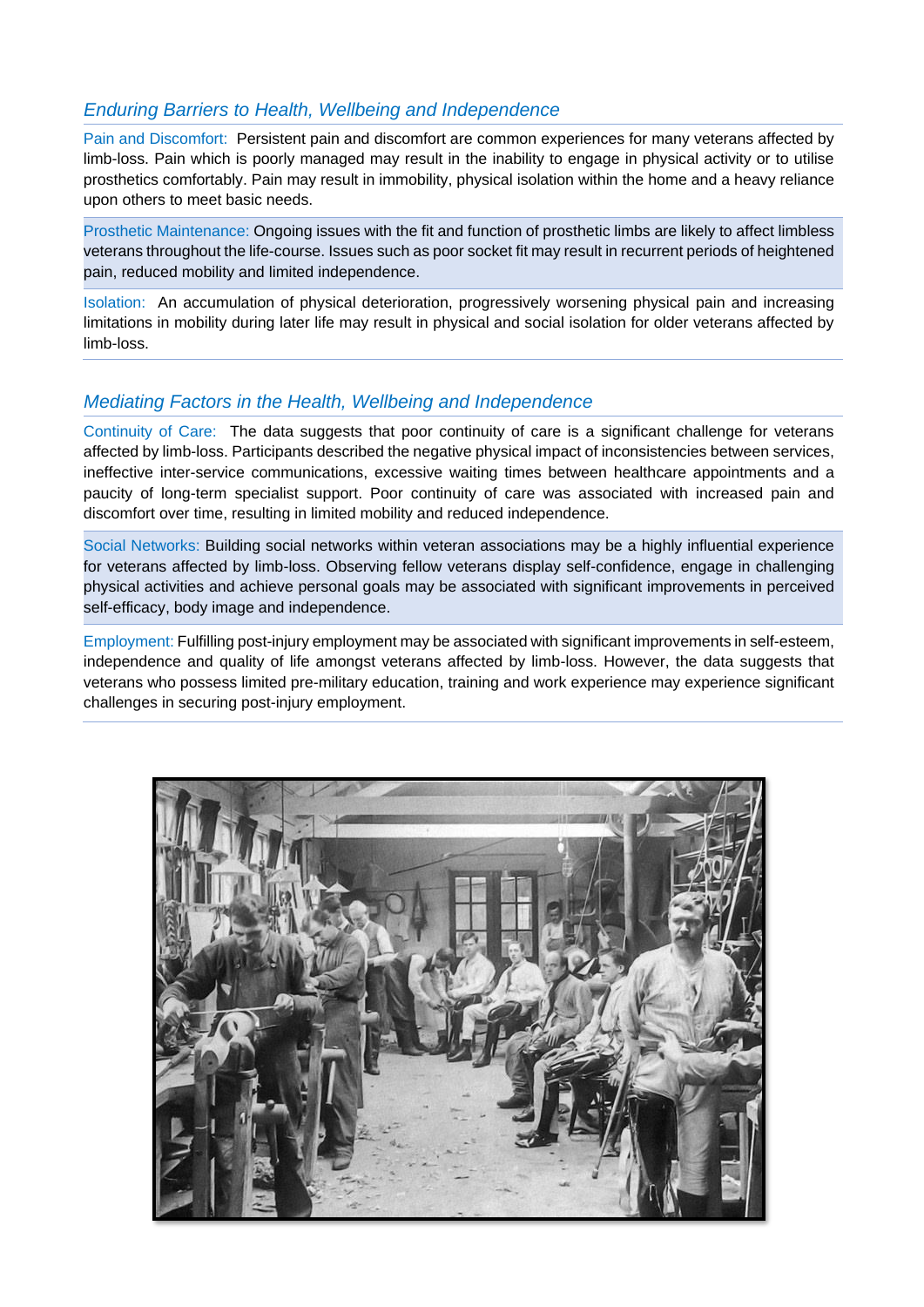# **The 'Life-As-Normal' Narrative**

'Life-as-normal' narratives place a strong emphasis on being 'normal', however ongoing grief and anguish remain 'bottled up' inside the veteran. Limb-loss and its after-effects are not necessarily denied but remain somewhat hidden. Striving to be 'normal' in the aftermath of injury can be an important way for amputees to cope. However, this may also mask a great deal of enduring personal anguish.

Exploration of the themes which contribute to the construction of the 'life-as-normal' narrative type revealed a number of factors which may contribute towards the development and maintenance of unbaiting psychological distress amongst veterans affected by limb-loss. Figure 2 provides a visual summary of the key themes which contribute towards the construction of this narrative type.



**Figure 2.** Visual representation of the key themes which contribute towards the construction of the 'Life-as-Normal' narrative type.

#### *Potential Sources of Enduring Psychological Distress*

Limb Bereavement: Psychological distress associated with the physical loss of a limb and the subsequent loss of military identity may persist throughout the life-course.

#### *Factors which Maintain Psychological Distress*

Experiential Avoidance: The excessively negative perception of undesirable internal events and a tendency to suppress, control or avoid negative emotions, cognitions and sensations may contribute to the maintenance of psychological distress by removing the opportunity for emotional learning, active problem solving and the disconfirmation of distressing cognitions.

Stoicism: A tendency towards stoicism may contribute towards an avoidant coping style amongst veterans affected by limb-loss, resulting in a reluctance to engage in help seeking behaviour, limiting emotional expression and prolonging psychological distress.

Social Stigma: Veterans may perceive significant social stigma against those affected by disability. Perceived stigma may contribute towards an avoidant coping style amongst veterans affected by limb-loss, resulting in a reluctance to engage in help seeking behaviour, limiting emotional expression and prolonging psychological distress.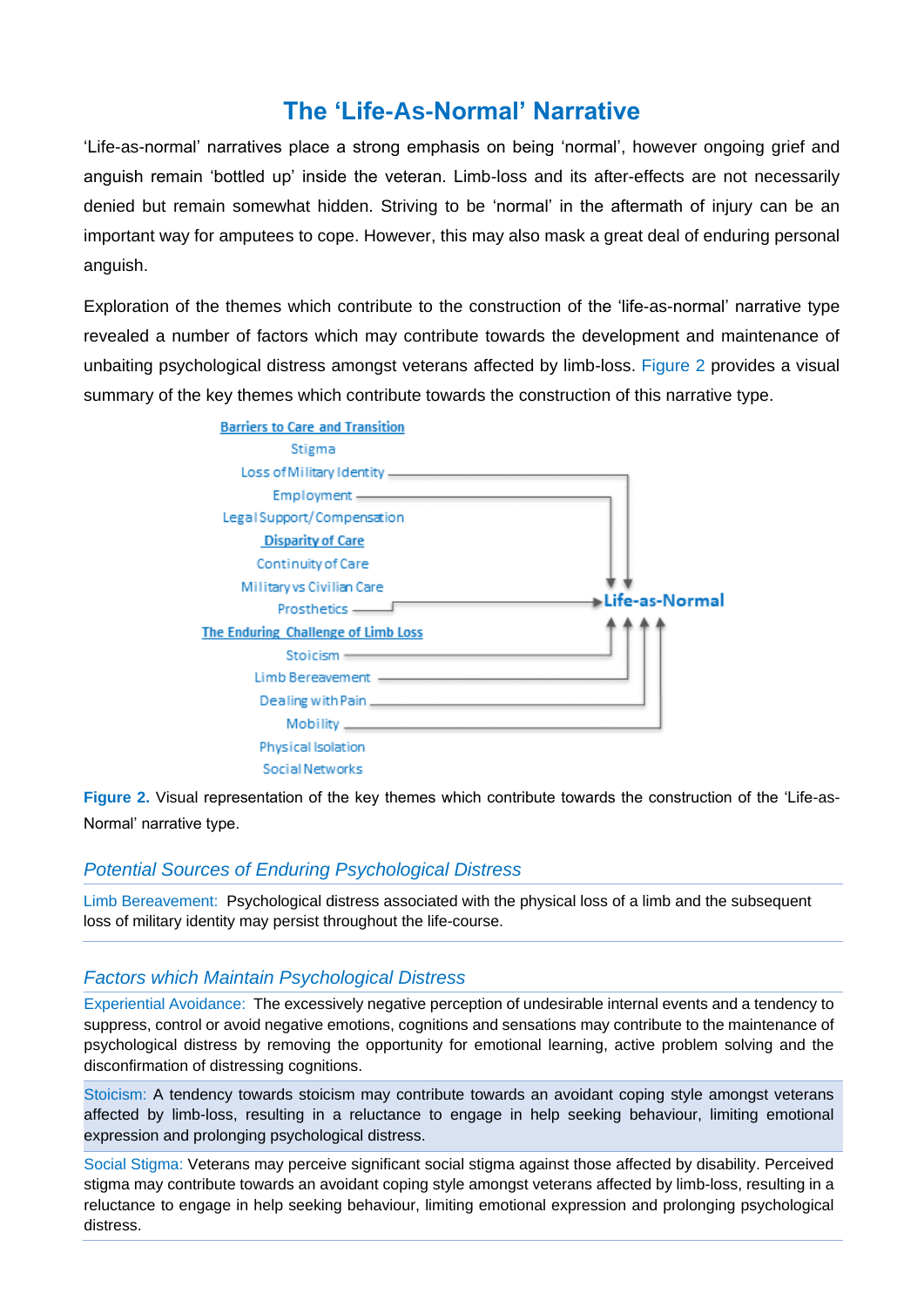# **The 'Victimhood' Narrative**

The 'victimhood' narrative type was primarily characterised by expressions of suffering, anger and bitterness. Within stories of 'victimhood' the suffering manifested in physical, psychological, social, and occupational forms. Importantly, suffering was causally attributed to the actions or inactions of others, which compounds the anger and bitterness felt by the participant.

Exploration of the key themes which contribute to the construction of the 'victimhood' narrative type revealed a number of factors which may contribute towards the development and maintenance of unbaiting psychological distress amongst veterans affected by limb-loss. Figure 3 provides a visual summary of the key themes which contribute towards the construction of this narrative type.



**Figure 3.** Visual representation of the key themes which contribute towards the construction of the 'Victimhood' narrative type.

## *Potential Sources of Enduring Psychological Distress*

Unsatisfactory Compensation: Dissatisfaction with the level of compensation received in accordance with injury may result in unabaing psychological distress, characterised by anger, bitterness and resentment towards the military.

Unsatisfactory Care: Dissatisfaction with the quality of care which has been provided since sustaining limbloss may provoke anger and bitterness towards health and social care systems.

Unemployment: The inability to secure post-injury employment may have a negative long-term impact upon veterans' quality of life, resulting in the belief that a) the amputee is unattractive to potential employers and b) the amputee is likely to be subject to ongoing disability discrimination.

#### *Factors which Maintain Psychological Distress*

Limb Bereavement: Veterans affected by limb-loss may experience an initial period of intense loss, grief and despair during early recovery from amputation as they mourn the loss of their limb and the subsequent loss of physical capabilities and military career.

Delays in Prosthetic Provision: Delays in the initial provision of prosthetic limbs may result in a prolonged period of immobility and limited physical activity, ultimately resulting in physical isolation and a heavy reliance upon others to meet basic needs.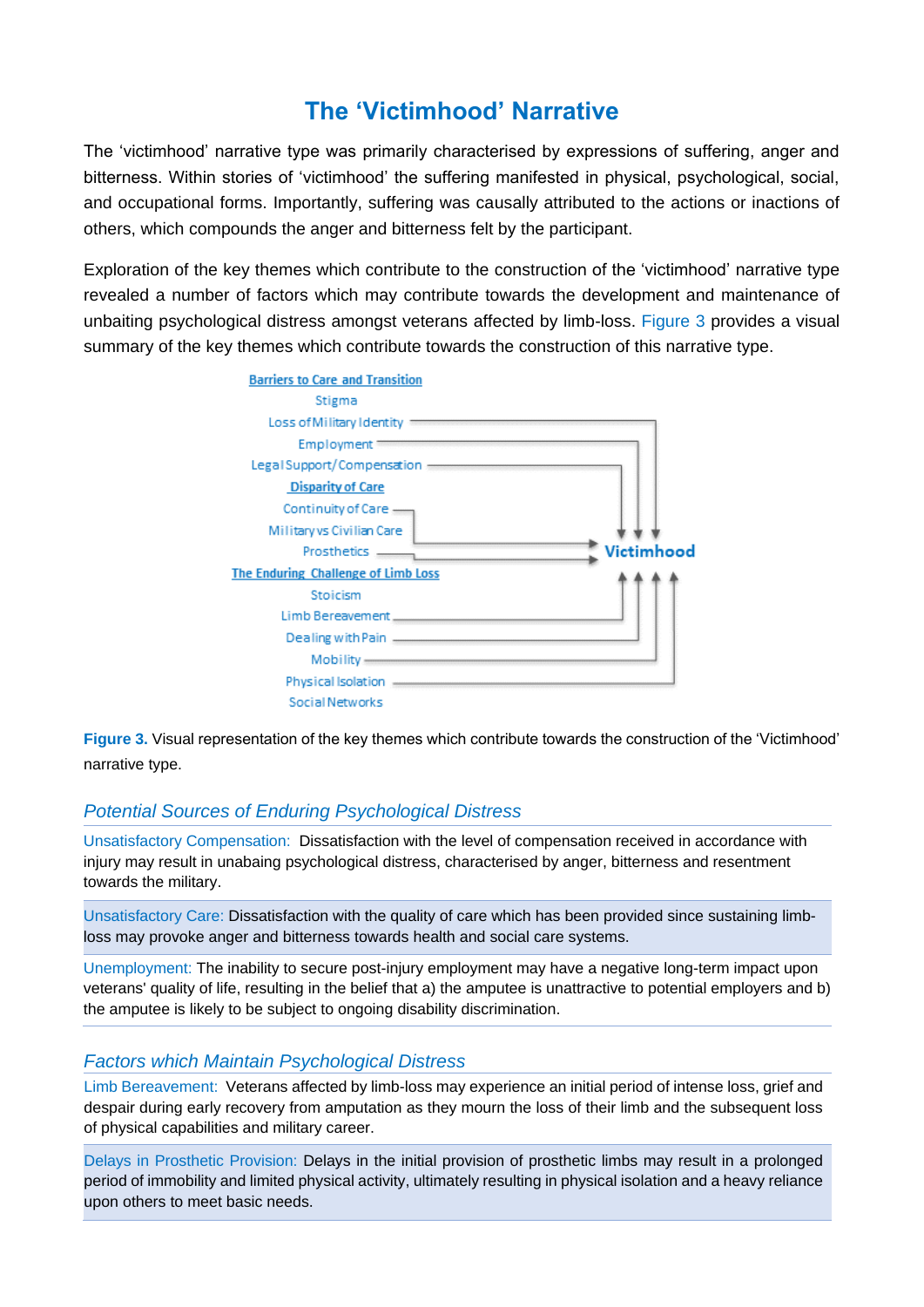# **The 'Minimisation' Narrative**

Some participants told 'minimisation' stories, placing little emphasis on limb-loss in their stories. They spent more time during their interviews talking in detail about their careers and other achievements. It was clear that limb-loss occupied a much smaller place in their life-stories. There was a strong sense in which *work* – whether continuing in military service or civilian work – helped participants to 'normalise' their amputations and to minimise the impact of limb-loss.

Exploration of the key themes which contribute towards the construction of the 'minimisation' narrative type provides insights into factors which may 'minimisation' the negative outcomes associated with limb-loss amongst veterans. Figure 4 provides a visual summary of the key themes which contribute towards the construction of this narrative type.



**Figure 4.** Visual representation of the key themes which contribute towards the construction of the 'Minimisation' narrative type.

### *Minimising Factors in Long-Term Negative Outcomes*

Prosthetic Limbs: Early rehabilitation which involved the use of prosthetic limbs may minimise the long-term impact of limb-loss amongst veterans by facilitating a return to previous physical capabilities.

Continuity of Care: Ongoing access to high quality healthcare throughout the life-course is essential in order to minimise the long-term health outcomes and barriers to independence associated limb-loss.

Stoicism: A stoic determination to cope and adapt may minimise the long-term impact of limb-loss amongst veterans by motivating them to achieve successful physical and psychological adjustment,

Employment: The capacity to secure fulfilling post-injury employment is essential in order to minimise the longterm impact of limb-loss on veterans' quality of life.

Financial Compensation: Satisfaction with the level of compensation received in accordance with injury may promote psychological adjustment to limb-loss and improve the quality of life by protecting veterans' financial security following limb-loss.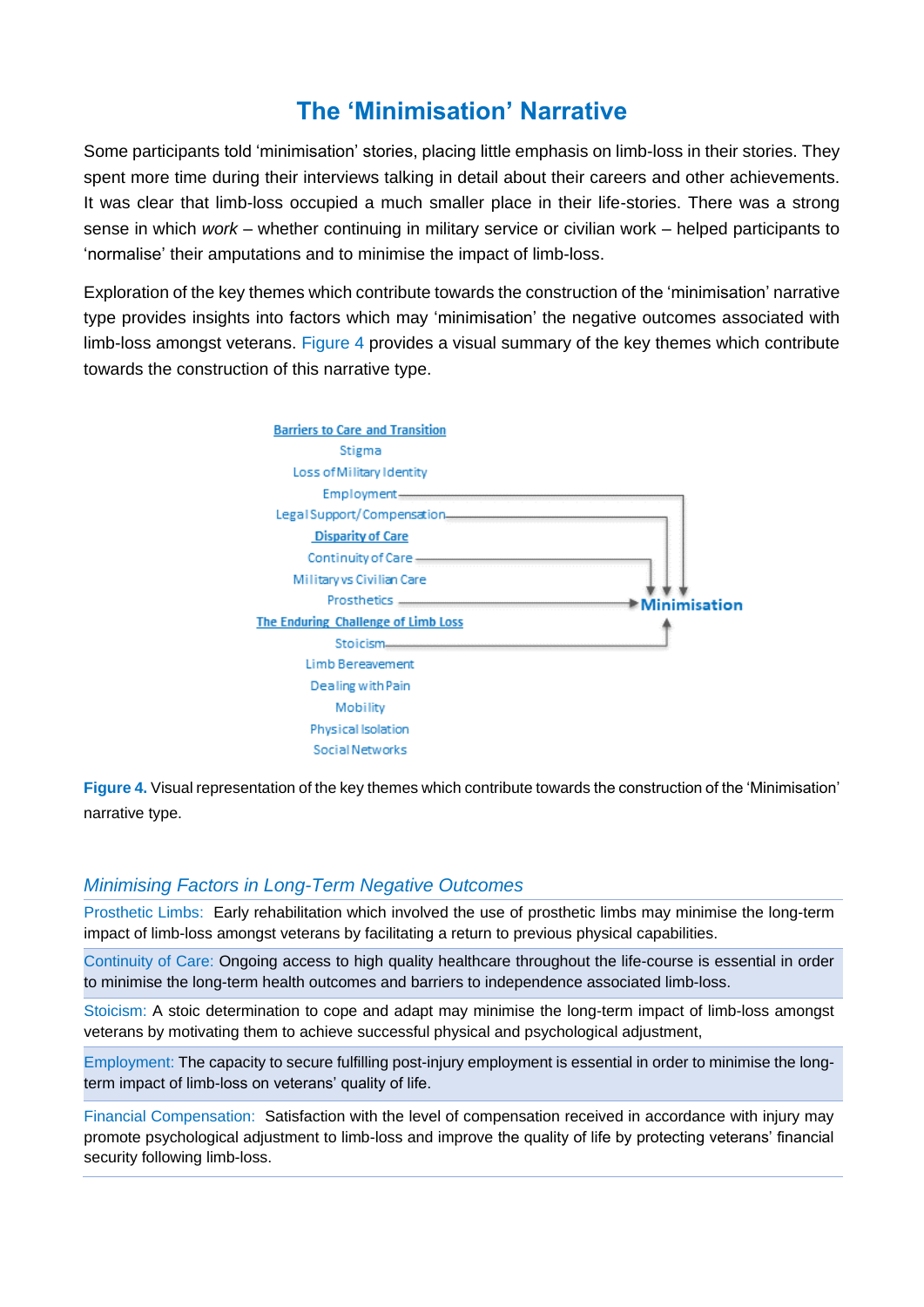# **Discussion Points**

#### **Limb-Loss and Pain**

Pain management and treatment, particularly for older veterans with limb-loss, is a complex process. Results from this study have shown that some of the complexities relate to stoicism, reluctance to report pain and fear of the side effects of medications. Given these complexities and the potential impact on limbless veterans' and their families' wellbeing, attention needs to be given to effective management of pain those affected by stump and phantom pain.

#### **Education and Post Limb-Loss Employment**

The ability to maintain a fulfilling career forms a key factor in the ability of veterans to maintain their independence and sense of self-worth following limb-loss. Pre-military education and socio-economic position have been shown as an important risk indicators of the capacity of veterans to recover successfully following limb-loss. Findings point to the experience of cumulative inequality, whereby early disadvantage can become entrenched and perpetuated through subsequent life experiences and patterns of service provision. Support with re-gaining employment is highly important, particularly in cases where participants have limited education or training.

#### **Limb-Loss and Social Isolation**

Older adults and veterans are both societal groups that are vulnerable to perceived loneliness and social isolation, and it is evident that limb loss also accentuates this. Both social isolation and loneliness were issues for participants, and this was due to due to factors including mobility issues, concerns about self-image, and feeling as though they do not relate to others.

### **Limb-Loss, Independence and Activities of Daily Living**

This study illustrates that veterans who are affected by limb-loss require timely access to high quality support and specialist healthcare services, starting from the time of amputation and extending throughout the life-course in order to maintain their capacity to engage in activities of daily living (ADL). Special attention must be paid to older veterans who suffered limb-loss prior to contemporary medical advances in prosthetic devices and prosthetic care. The present study demonstrates that such individuals may experience a number of barriers to ADL independence. Age-related physical decline and medical comorbidities may further impair older veterans' capacity to achieve ADL independence as they progress throughout later-life. A holistic, multifaceted approach to care and support which integrates a wide range of services and resources is essential in order to ensure that veterans affected by limb-loss receive the care and support they require to maintain ADL independence throughout the life-course.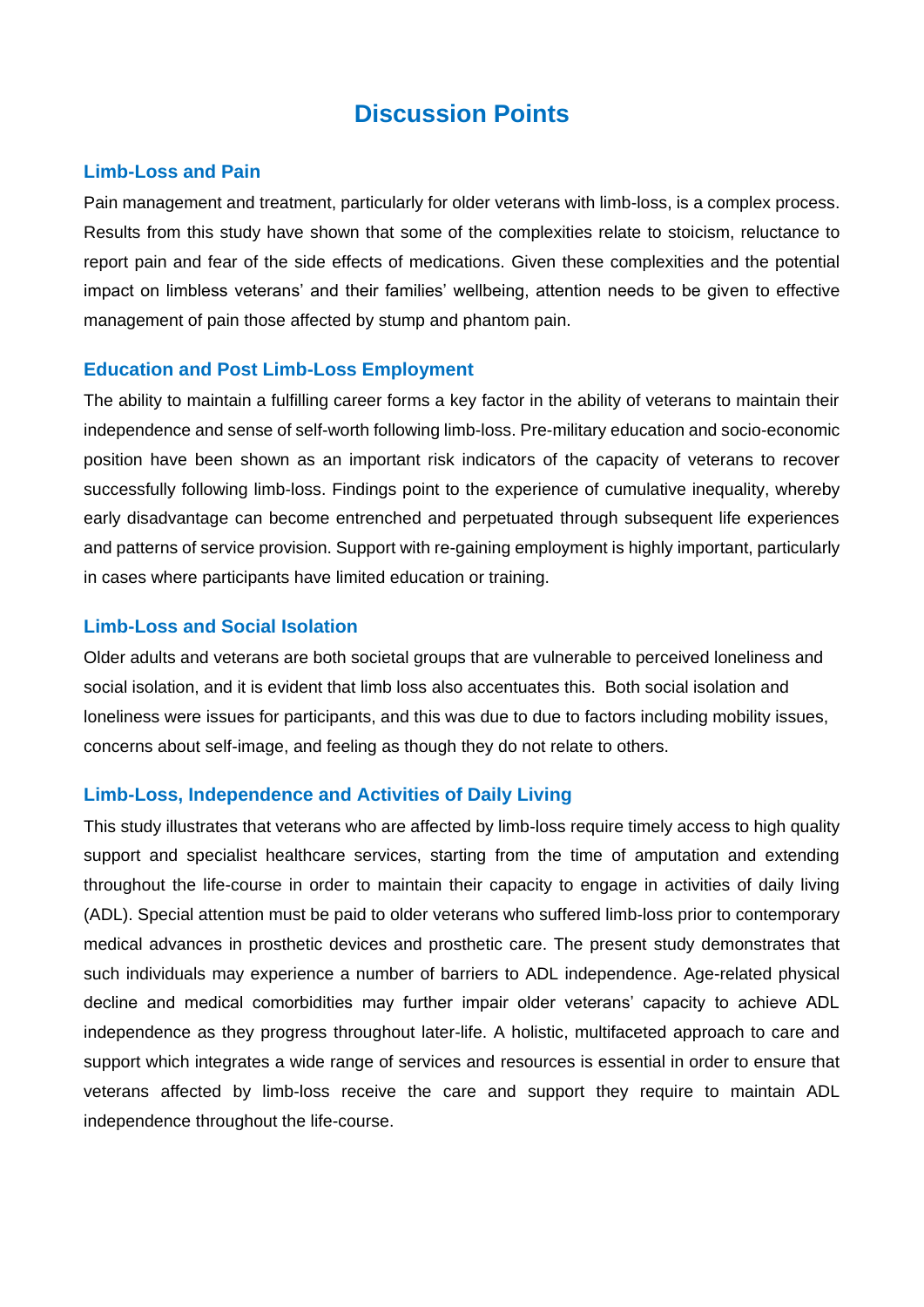# **Notes**